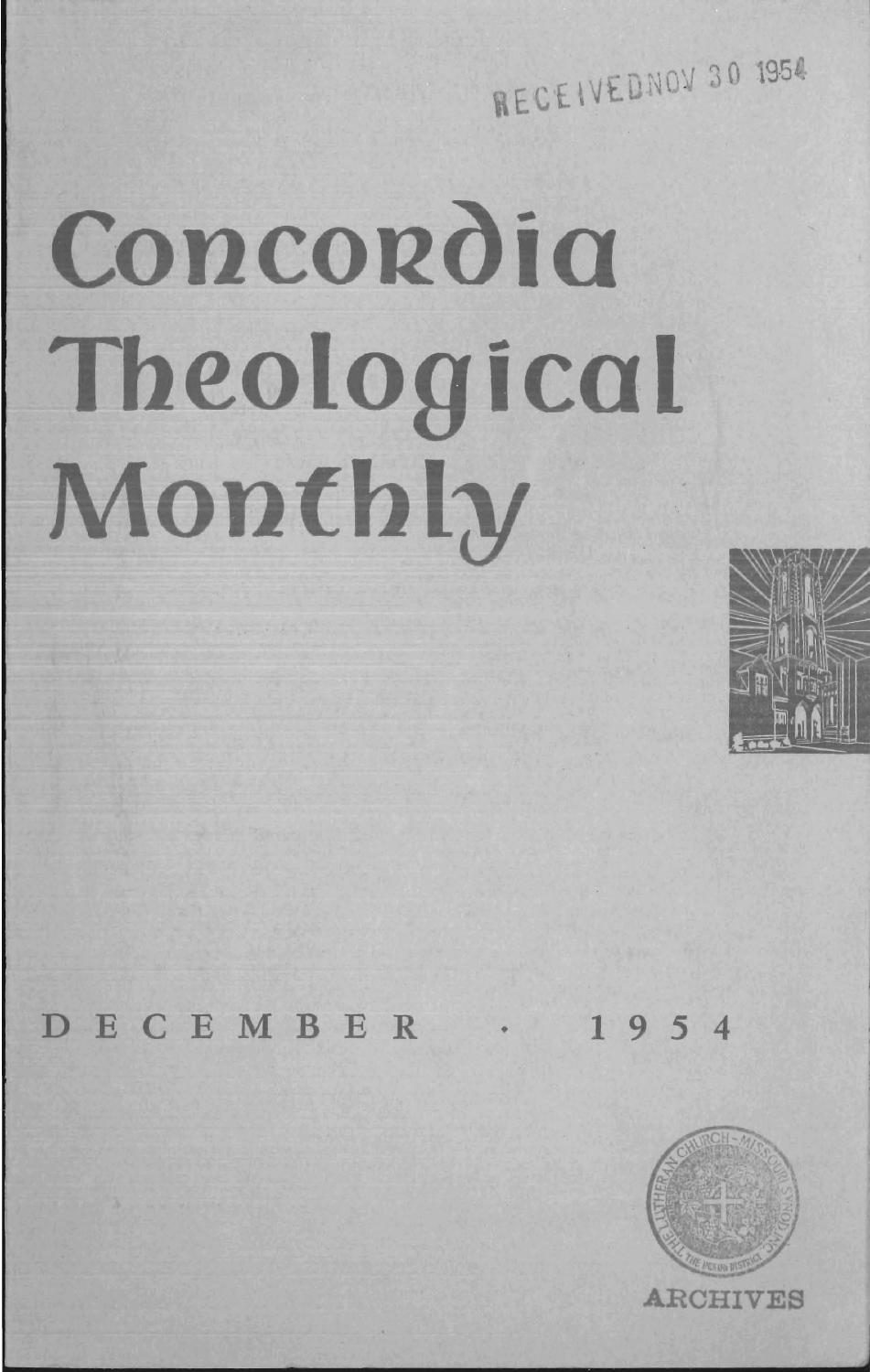## Concordia Theological Monthly

VOL. XXV DECEMBER, 1954

No. 12

# The Schism of the Eastern. and Western Churches

By L. W. SPITZ

FOR a thousand years the church was regarded as a unit in *spite* of various sects and occasional violent disagreements among prominent churchmen. Nine hundred years ago it broke into a Greek and a Roman segment. Repeated efforts have been made to heal the breach, but only with passing success. It took a millennium to effect the schism; there is at present no indication that the two segments will ever reunite. The year 1054 has been accepted as the date of the schism. This date, however, merely serves the convenience of the historian. It is a handy road marker along the path of history. Actually the break between the East and the West had taken place in the hearts of many long before the dramatic incident of that year, when, on July 13, Cardinal Humbert desecrated the altar of the Hagia Sophia with his blasphemous pronouncement of the Patriarch's excommunication. Large bodies *like* the church nine centuries ago do not break without a period, perhaps a long period, of provocation. In fact, the break may be due, in part, to conflicting elements inherent in the group. The schism of 1054 cannot be understood apart from Greek and Roman history — political, economic, intellectual, and religious. When Romulus Augustulus was deposed and the Empire collapsed in the West, the East continued to prosper under various strong rulers. But the Patriarchs in the East were subservient to the emperors, whereas the bishops of Rome, not equally dependent on strong secular rulers, grew stronger from century to century and increasingly independent. The rise of the kingdom of the Franks, and particularly of Charlemagne's empire, added to the tension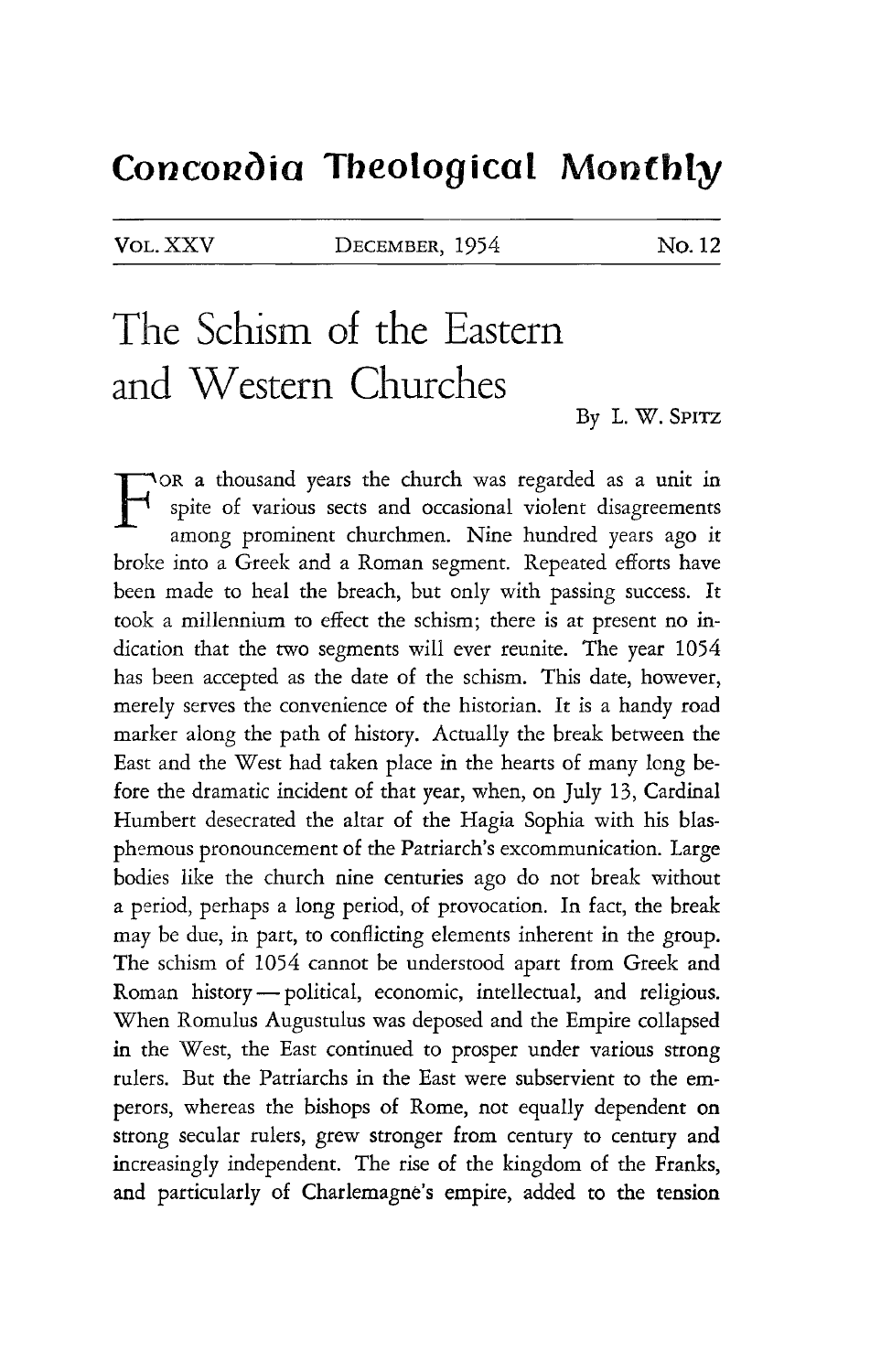between East and West. The bishops of Rome turned to the Franks for assistance, whereas the Patriarchs remained under the political pressure of the Greeks.

The great theological controversies of the early centuries were largely fought on Greek soil. As Greece gave the world philosophy, so she later produced theology. In the various theological controversies of those early centuties the Popes were usually, though not always, on the orthodox side - ready followers of orthodox theologians. The Sixth Ecumenical Council, which met in Constantinople in 680, found it necessary to condemn Pope Honorius as well as the Monothelete Patriarch of Constantinople. The emperors, unlike the Popes, were frequently, especially in the Arian controversy, on the wrong side. It must have been increasingly difficult to respect rulers who so often supported heresy.

In the course of time the Western Church had also come of age in its theological development. No longer did it turn to the East for theological leadership. A bit awkward at first, Roman theologians continued to grow in learning and theological skill. Their real leader was, of course, an African - St. Augustine, who had laid the foundation for their theological structure centuries ago. Many of their great thinkers lived a century and more after the schism. But it should be remembered that at the time of the schism St. Anselm was already twenty-one years of age.

In a millennium many incidents may occur which have a tendency to estrange people living apart and cherishing different memories. In the case of an ecclesiastical schism it may be a matter of ritualistic observances. The Patriarch Photius, in his encyclical against the Pope, lists such complaints as fasting on Saturday, which, he says, confuses the entire *Quadragesima,* the Manichaean error of priestly celibacy, and forbidding the right to the priest to administer the chrism, even though he could distribute the body and blood of Christ. He did not, of course, overlook the addition of the *filioque* to the Nicene Creed, which appeared to him as a definite falsification. He recites fourteen reasons against this doeos  $\gamma$ vώμη. As in the case of war, the reasons stated for a schism in the church may not be the actual ones.

Three important events may be considered as contributing factors in the schism of 1054. The Iconoclastic Controversy, the quarrel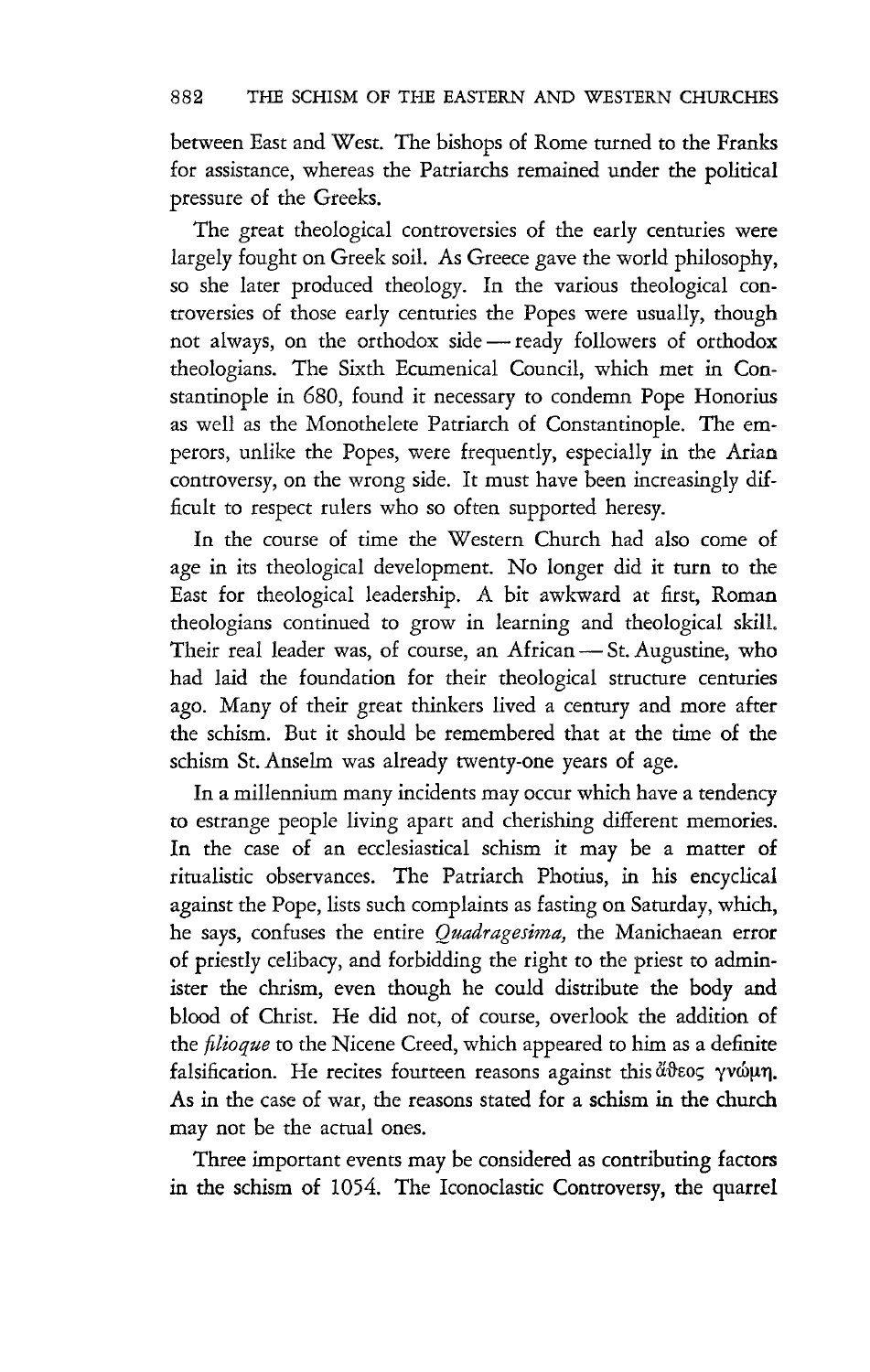of the Pope with Photius, and the quarrel about the *filioque* deserve particular investigation.

The use of images was both encouraged and discouraged at various times in the East as well as in the West. The use of pictures in the churches had become popular as early as the close of the third century. The use of painted and carved symbols is as old as the Christian burials in the Roman catacombs. Quite early the use of images must also have led to abuse. About the year 306 the synod of Elvira in Spain already forbade the use of pictures in churches. It seems that the example of paganism as well as the influence of Alexandrian Christology popularized their use. Alexandria emphasized the permeation of the earthly nature by the divine. Basil the Great taught that "the honor paid to the image passes on to the prototype."<sup>1</sup> Some ascribed a measure of personality to the image itself. In view of the various conflicting uses and abuses, it is not surprising that Bishop Serinus of Marseilles ordered the destmction of all sacred images in his diocese. On the other hand, it is easy to understand why Gregory the Great, disapproving of the bishop's action, declared pictures to be the books of the uneducated, declaring: "What those who can read learn by means of writings, that do the ignorant learn by looking at a picture."

The great Byzantine Iconoclastic Controversy began between 724 and 726. Though it affected chiefly the politics and the culture of the Greek Empire, it had its serious repercussions also in the Western Church. It disturbed the East and the West for more than a century, especially the former, until its peaceful conclusion in the Feast of Orthodoxy in 842. The emperors who were chiefly responsible - and it should be noted that the responsibility was theirs and not the Patriarchs' - were Leo III  $(717-741)$  and his son Constantine V  $(741-775)$ , and then, after the iconophile intermezzo of Irene's reign (780-802) and the temporary rehabilitation of the holy images by the second Council of Nicaea in 787, again Leo V (813-820), Michael II (820-829), and Theophilus (829-842). These were some of the most enlightened and efficient rulers in the trying times of a turbulent century.

Why these laymen inaugurated such a long and vigorous campaign against the use of images is a mooted question. One can only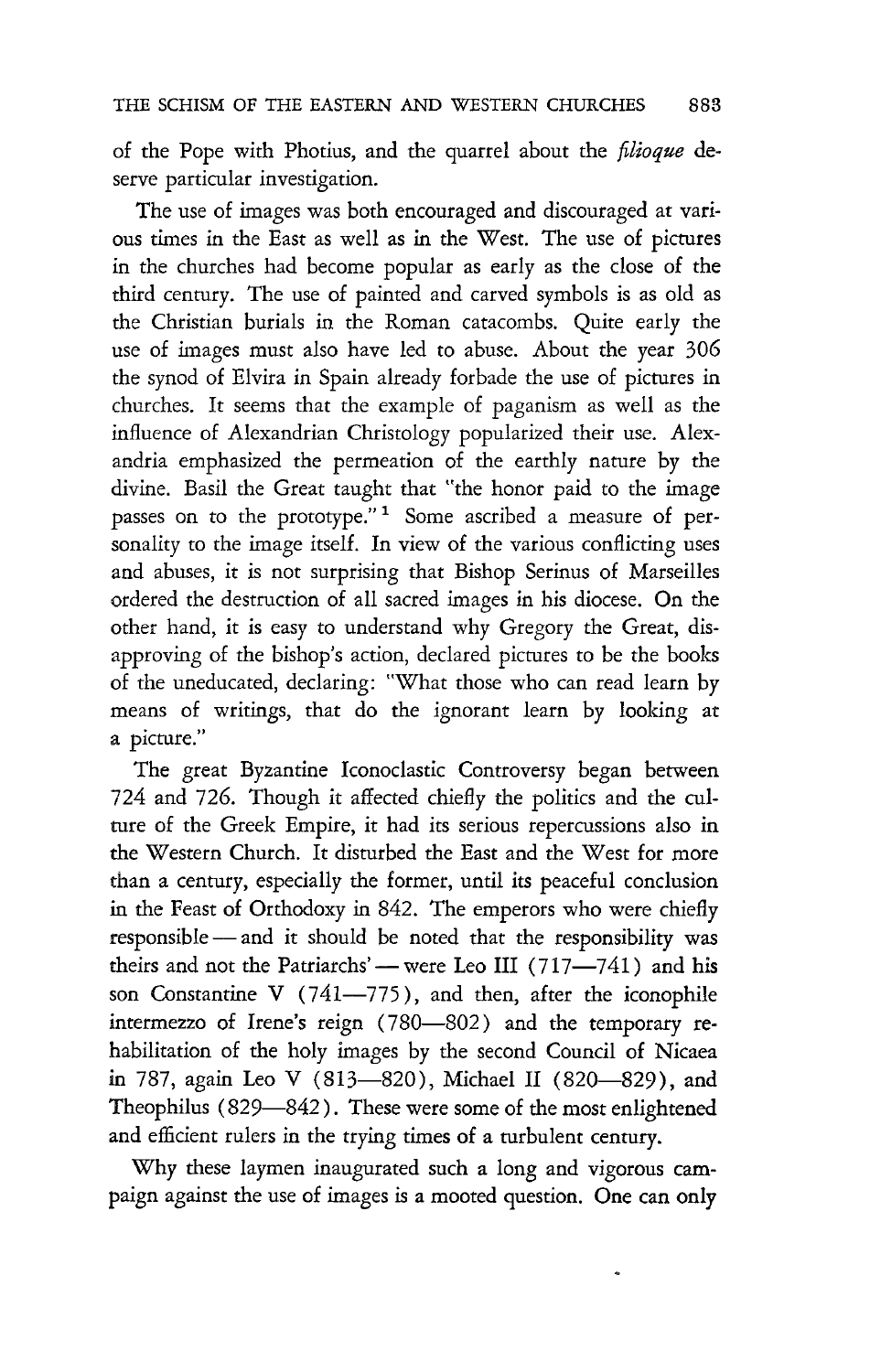speculate. Unfortunately most of the iconoclastic sources have been lost or were destroyed after the victory of orthodoxy. Hence the historian must rely chiefly on the reports of the iconophiles. According to these, Leo III was moved to declare war on images by certain bishops of Asia Minor who had been influenced by Islamic and Jewish hostility against the supposedly idolatrous use of images. In a letter addressed to Thomas of Claudiopolis about 724 and preserved in the acts of the second Council of Nicaea in 787, the Patriarch Germanus of Constantinople reproves Thomas for removing the images of Christ and the saints from his episcopal town. He condemns the removal as an inconsiderate innovation. Germanus speaks of the words and deeds of the infidels intended to injure the church of Christ and says that the Jews, too, reproached the Christians for idolatry in the form of the use of images. He declares that though true worshipers of idols, they only try to abuse the pure and divine faith of the Christians and are eager to prevent them from their devotion for things made by human hands.<sup>2</sup> Germanus says in the same letter that also the Saracens offer a similar criticism, but that they can be easily refuted, because they venerate a real idol, in the Kaaba, the Black Stone of Mecca. Germanus holds that there would be danger for the belief in the church's infallibility if the images were now rejected, for enemies of the Cross could boast that idolatry had been practiced for centuries by the Christians.<sup>3</sup> Germanus seems to think that iconoclasm was stimulated by Jewish and Islamic example.

In his report at the second Council of Nicaea, Presbyter John, representative of the Anatolian bishops, states that a Jewish magician from Tiberias, Τεσσαρακοντάπηχυς by name, induced the Caliph Yazid II (720-724) to order the destruction of all images, promising a long reign for him if he would do so. *This* Yazid did. He removed the pictures from the Christian churches throughout his empire. According to the acts of Nicaea, which have preserved John's report, this happened before iconoclasm invaded the Byzantine Empire. The report adds that when the pseudobishop of Nacolia-Constantine of Nacolia-and his followers had heard of these events, they imitated the Jews and Arabs in their crimes against the churches.4 The Patriarch Nicephorus of Constantinople, writing against Constantine V (d. 775) during the first quarter of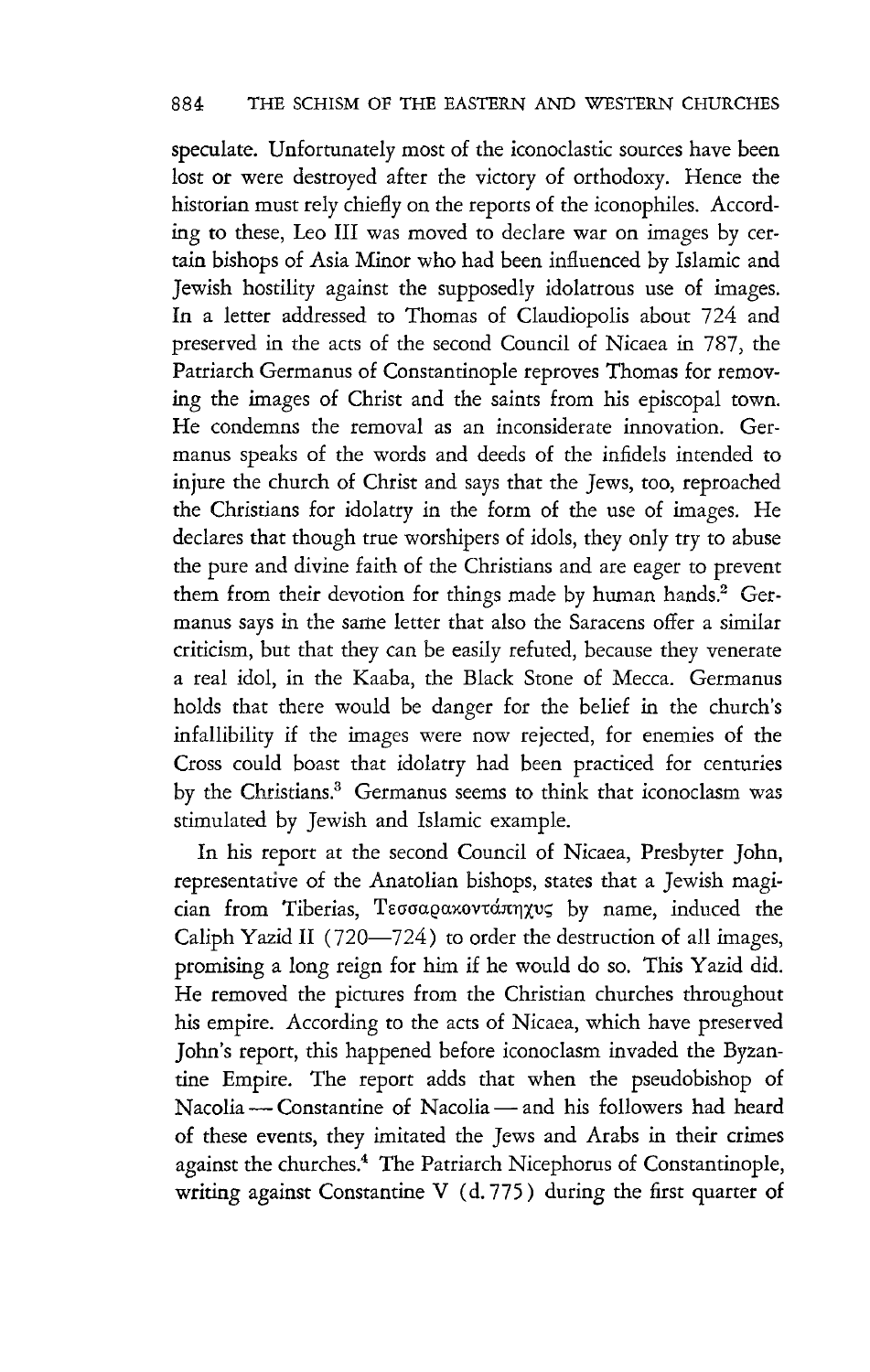the ninth century, likewise blames Yazid II for the iconoclastic evil in the empire.<sup>5</sup> On such evidence as this the theory is based that iconoclasm was in response to Moslem and Jewish influence. The fact is that the Byzantine emperors were facing real trouble. The Moslem tide, which had flooded much of their Asiatic empire, was now beating upon the very shores of the Bosporus. Only the timely invention of Greek fire saved Constantinople itself about the time the Iconoclastic Controversy began. It is just possible that the emperors feared that God's wrath was being poured out over them because of image worship, as it was poured upon the Israelites in ancient days whenever they turned from Jehovah to worship strange gods.

In the course of the controversy the religious aspects of image worship were, as a matter of fact, by no means overlooked. Image worship was the chief object of criticism, though not the only one. The iconoclasts opposed the use of all images for religious purposes. This, again, is not surprising. In the heat of a controversy the opponents often go beyond the points for which they were at first striving. It is possible that the Iconoclastic Controversy developed from a mere question of liturgical import to a political struggle between church and state, that is, between the emperor and the church. Gerhart B. Ladner holds that iconoclasm was from its beginning an attack upon the visible representation of the *civitas Dei*  on this earth. He says: "Not only because the images had such an important place in the Byzantine Church, theologically and liturgically, that an attack against them was *ipso facto* an attack against the Church but also and still more because ... the emperors showed unmistakably that even in maintaining the belief in the supreme, supernatural government of Christ, they did not wish to permit on this earth *any other but their own image* or more exactly the imagery of their own imperial natural world."<sup>6</sup> He believes that the emperors wanted the empire to be the material form of Christendom in the terrestrial world; the church would then be only the liturgical function of the empire. Accordingly, the supernatural should remain abstract, Christ and His heavenly world should not and could not be expressed visibly in images.<sup>7</sup> Ladner draws attention to the fact that stressing of the imperial portraits and of scenes in which the emperor, his court, or his profane world in general,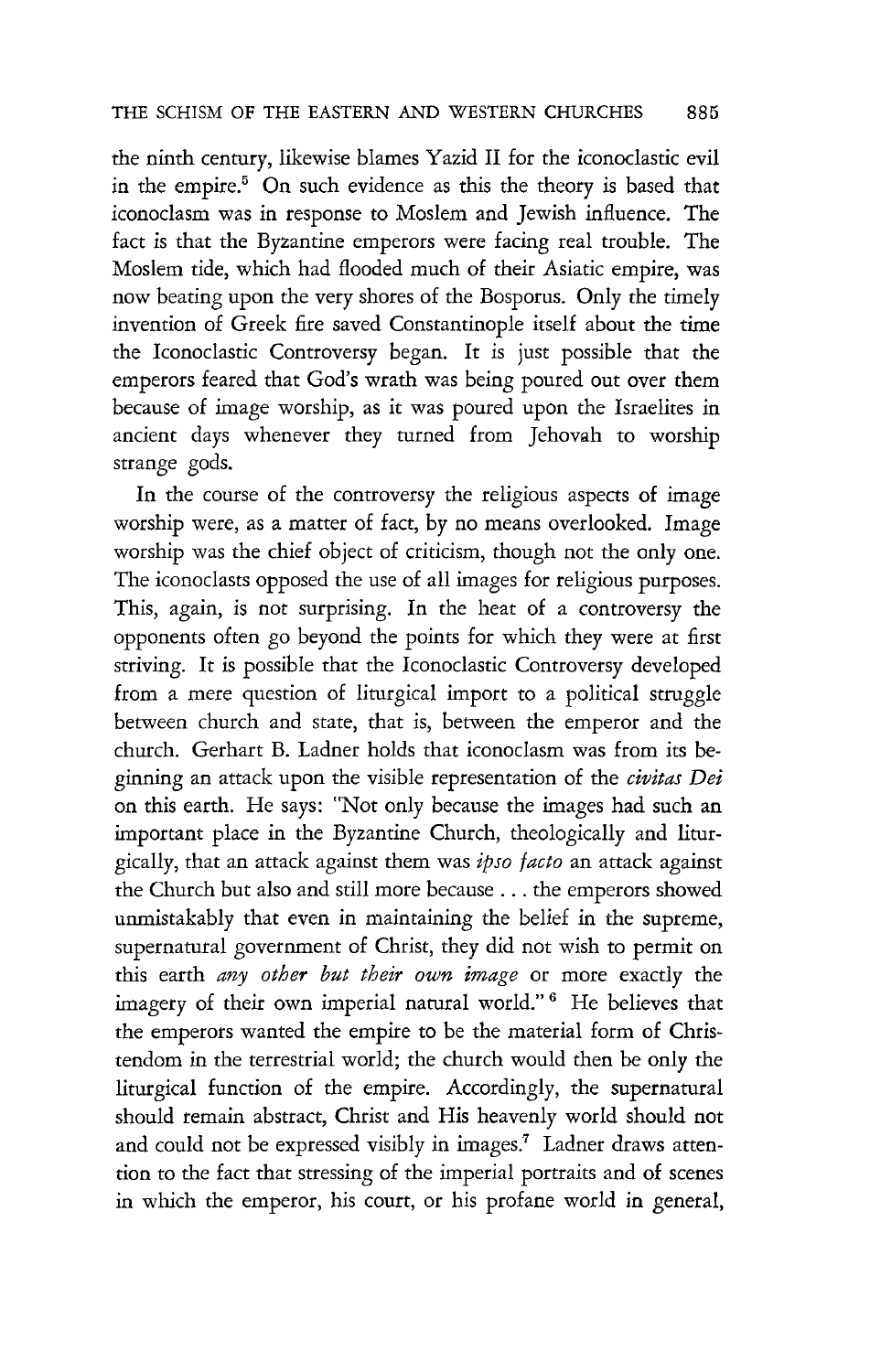appear is the one main feature of imperial art in the iconoclastic period. The other one, he says, is the reintroduction of representations of animals, plants, and ornaments which were destined to replace the Christian scenes as in early Christian art, although it had not lacked human representations and symbols of Christian character.<sup>8</sup> Whatever the causes of the Iconoclastic Controversy may have been, the Popes became involved in it. Popes Gregory II  $(715-731)^9$  and Gregory III (731-741) condemned Emperor Leo III. Stephen II (752) and Stephen III (752-757) excommunicated Emperor Constantine V. It can hardly be doubted that these involvements added to the estrangement between the Eastern and Western churches.

Charlemagne became involved in the controversy when he disapproved the action taken by the second Council of Nicaea (787), which the delegates of Pope Adrian I had attended. Charlemagne had neither been consulted, nor had he been represented by anyone. Resentment over this omission may have induced him to order a critical examination of the Council's resolutions, particularly since the Latin translation ascribed to the images *adoration and divine homage.* The *Libri Carolini* (790) rejected both the adoration and veneration of images and likewise their destruction. They declared that adoration belongs only to God, and veneration to the saints and their relics. Images beautify the churches, awaken memories of the past, and take the place of the Scriptures for the illiterate. The synod at Frankfort in 794 endorsed this view. After Charlemagne's death and upon the decline of Carolingian power, Rome approached the position of the East more closely, though it was never willing to admit the veneration of images to be the perfection of the Christological dogma and the climax of the religious life of the believer, as the East held.<sup>10</sup> It seems that in the matter of images Charlemagne was a better theologian than Pope Adrian I. His interference in the Iconoclastic Controversy appears to indicate, however, that the cleavage between East and West was more than merely a theological one. It extended into the realm of secular politics as well.

The ecclesiastical duel between Pope Nicholas I and Patriarch Photius is a mere incident in the long and intense rivalry between Popes and Patriarchs, but it was one of the most significant. Quite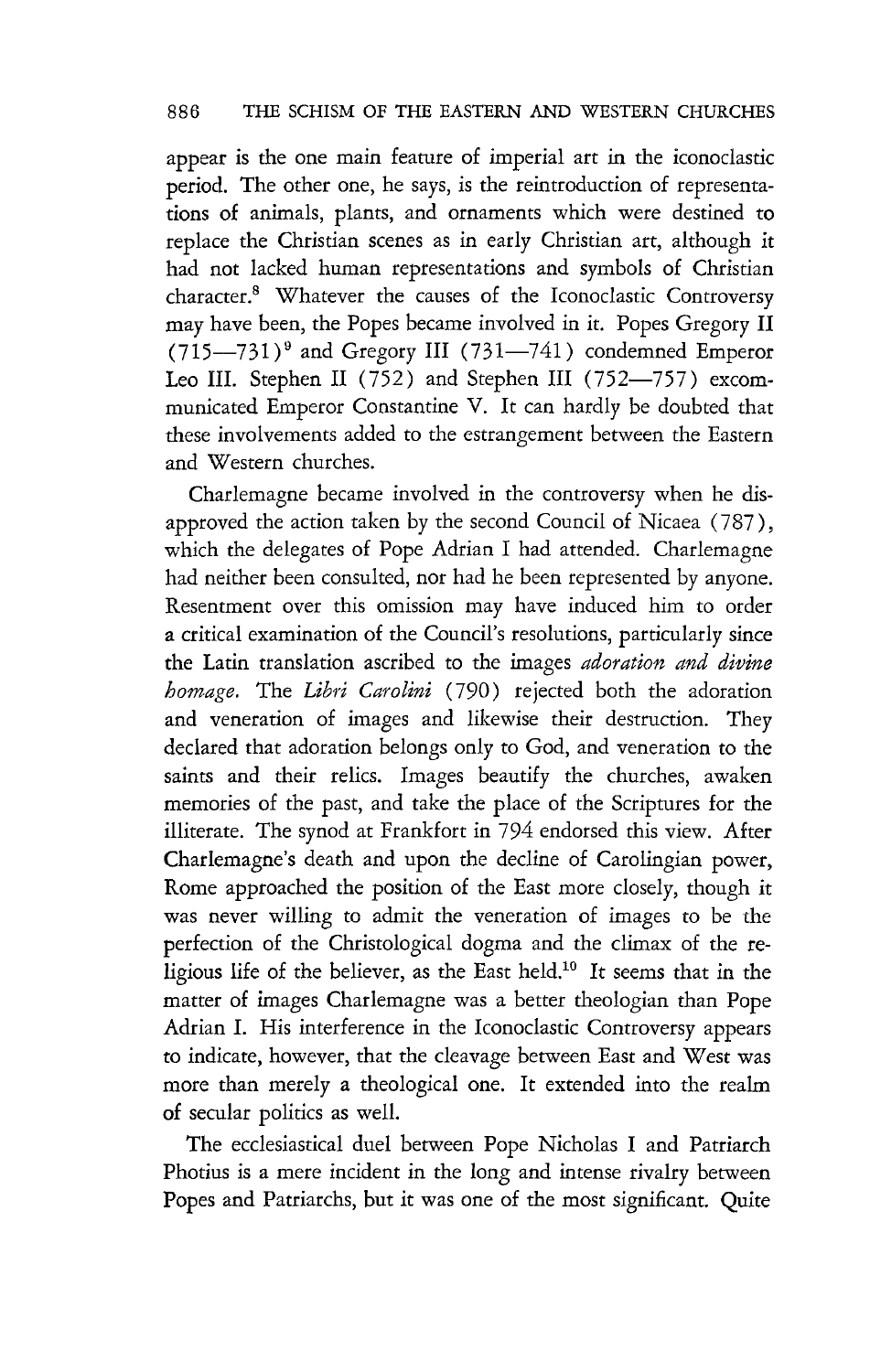early in the history of these ecclesiastical heads the bishop of Rome had repeatedly asserted his claim to superiority over the patriarch of Constantinople. Thus Felix III excommunicated Patriarch Akakios in 484.11 Peace was restored in 519, but the ill will created by that incident remained. This was true in an ever larger measure in the case of Photius and Nicholas. Emperor Michael III (842 to 867) had deposed the previous Patriarch Ignatius and replaced him with Photius, his secretary of state. The supporters of Ignatius thereupon appealed to the Pope. Nicholas I intervened in favor of Ignatius and rejected the appointment of Photius because he had not been consulted and because Photius had been raised, within a single week, from a mere layman to the rank of archbishop. A synod, convened in Constantinople in 861, attended by the Pope's delegates, endorsed the selection of Photius. Nicholas I thereupon convened a synod in Rome in 863 and excommunicated Photius. The latter responded by directing an encyclical to the Patriarchs of the East (867), in which he denounced the Pope, among other things, for corrupting the faith by inserting into the Nicene Creed the term *filioque.* Emperor Michael was murdered by Basil the Macedonian, his adopted son (867), who had himself proclaimed emperor in Michael's stead. Basil deposed Photius for refusing to administer the Sacraments to him after his murderous deed, reinstated Ignatius, and then turned to the Pope for support. Pope Adrian II demanded an official condemnation of Photius by a synod as the price for his support. The synod was convened in 869. Under imperial pressure the bishops voted as the Pope's delegates hoped they would. Photius was anathematized and degraded as a "patricide and a new Judas." The Pope was acknowledged as "supreme and absolute head of all the churches, superior even to Ecumenical Synods." However, at a synod convened in Constantinople in 879 the action of the synod of 869 was unanimously denounced. The Pope's delegates were not present.

Of much greater and more lasting effect was the controversy concerning the Western addition of the term *filioque* to the Nicene Creed. George Smeaton divides the history of the doctrine into three periods, which, he says, may be identified with the three names of Athanasius, Theodoret, and Photius.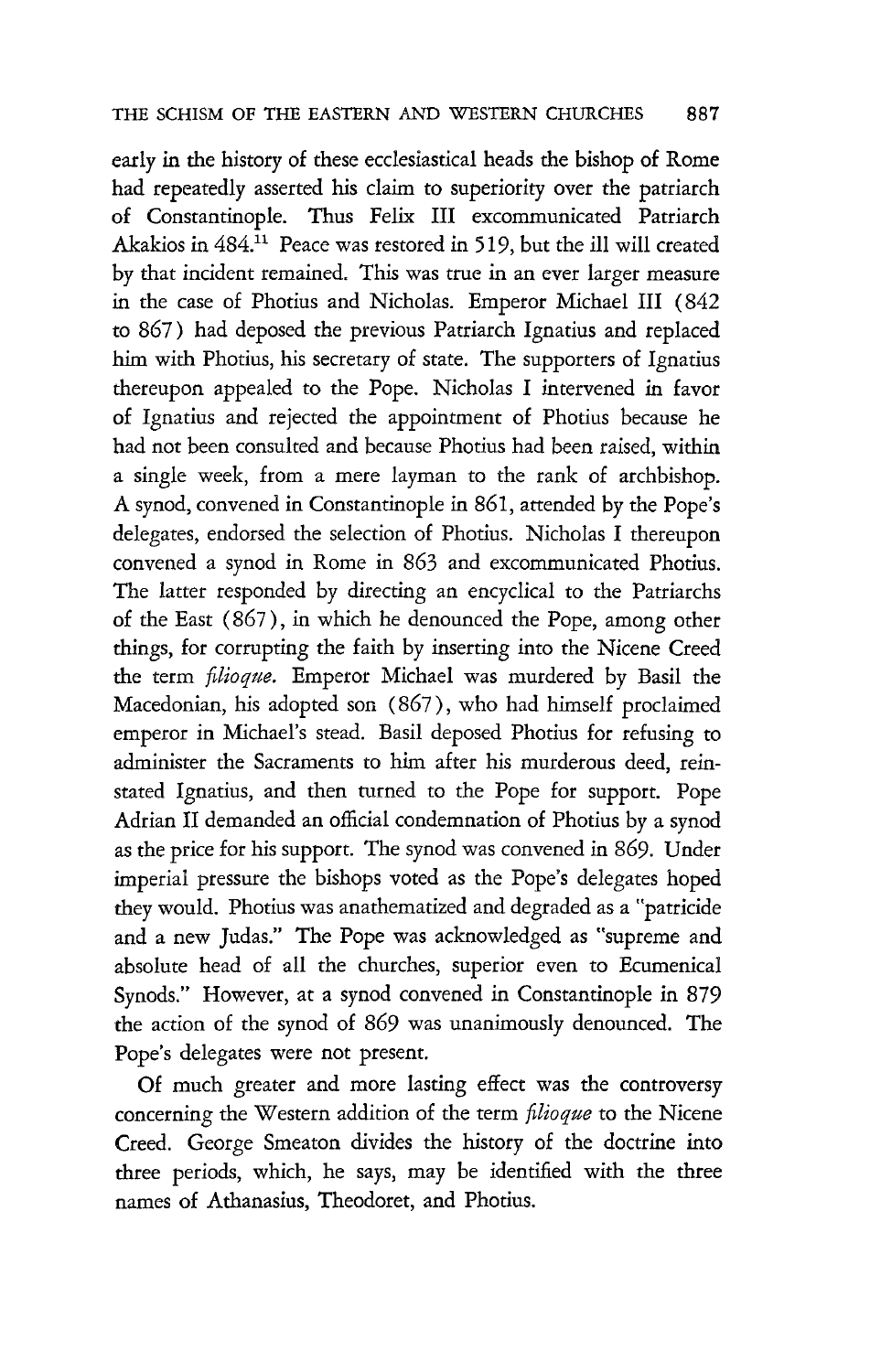In the first period, from the rise of Greek theology till the time of Epiphanius (d. 403), he found both Greek and Latin writers sharing the view that the Spirit proceeds from the Father and the Son. Smeaton quotes Didymus, a blind monk of Alexandria, who said: "Christ said of the Comforter, 'He will not speak of Himself, but shall receive of Mine' - that is, because He is not of Himself, but of the Father and Me-for *His personality (hoc enim quod subsistit)* He *has from the Father and Me."* He quotes Epiphanius as saying: "If Christ is believed to be from the Father, God of God, so the Spirit is believed to be from Christ, or from them both." Gregory of Nyssa and Basil, he says, use the same language in various passages, and Athanasius ascribes to the Holy Spirit the same order and nature in relation to the Son that the Son has to the Father.<sup>12</sup> It should be said that the East regards some of the ancient passages quoted by the West as spurious. Some theologians in the East were quite willing to admit that the Holy Spirit proceeds from the Father *through* the Son. Thus Tertullian already declared: "Quia Spiritum non aliunde puto, quam, a Patre per Filium." 13 In the West it was St. Augustine who insisted on the *filioque*. He speaks of it repeatedly. He says, for instance: "Filius enim solius Patris est Filius, et Pater solius Filii est Pater: Spiritus autem sanctus non est unius eorum Spiritus, sed amborum." 14 Again: "Spiritus sanctus sic procedit a Filio, sicut procedit a Patre, et sic detur a Filio sicut datur a Patre." 15 This in answer to the question whether the Holy Spirit proceeds also from the Son. In the same tractate he argues: "If, then, the Holy Spirit proceedeth both from the Father and from the Son, why said the Son, 'He proceedeth from the Father'? Why do you think, but just because it is to Him He is wont to attribute even that which *is* His own, of whom He Himself also is?" 16

In the second period, beginning with the Council of Ephesus ( 431 ), some objections are voiced against the *filioque.* Theodore of Mopsuestia declared in his creed, which was condemned by the Council of Ephesus, that the Holy Spirit did not receive His subsistence through the Son, thus departing from the wording of Tertullian. Cyril, on the other hand, soon thereafter, in his anathemas against Nestorius, declared: "If anyone shall not confess that the Spirit, by whom He wrought miracles, was His own,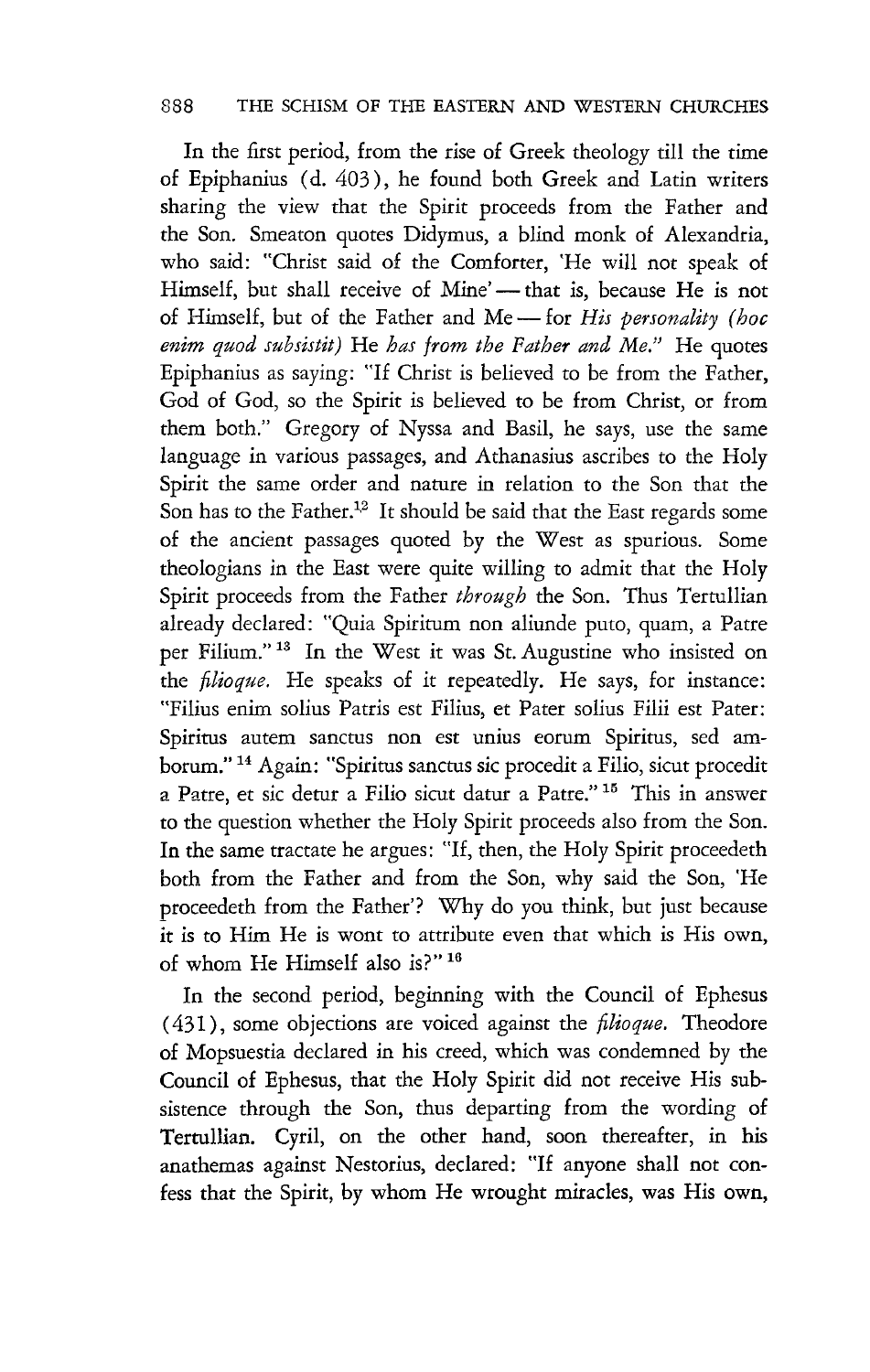let him be anathema." To this Theodoret, friend of Nestorius, replied: "That the Spirit is the Son's own Spirit we shall confess and accept as a pious utterance, if he meant of the same nature and proceeding from the Father; but if he meant that He has His subsistence from the Son or by the Son, we repudiate it as blasphemous and impious." 17 In the East no definite decision was reached regarding the question of the procession for many years; in the West Augustine's position gradually prevailed. Reinhold Seeberg, quoting the relevant sources, which are here omitted, offers the following historical outline regarding the *filioque:* "The formula, *a patre filioque pro cedens* first meets us, excepting in the Athanasian Creed, in Leo I; then in the confessions of faith of a Council at Toledo (probably about A. D. 444); also in the confession of faith of Reccared and the Gothic bishops (A. D. 589); in Gregory the Great; and in A. D. 633, 638, and 675, in confessions of Toledo. From Spain the term reached the Franks. A Council at Gentilly, so early as A. D. 767, appears to have pronounced in its favor. In the Confession of Reccared it already appears inserted in the Constantinopolitan Creed. In this enlarged form the confession was used under Charlemagne in the Frankish Church. Certain Frankish monks were called to account for this at Jerusalem. As Charlemagne had, at an earlier day, instructed his theologians to advocate the *filioque,* so Theodulf of Orleans now wrote a defense of it, and the Council at Aachen, A. D. 809, adopted the doctrine and, most probably, also the term itself." 18

The Greeks at first objected to the addition as a question of correct procedure. Previous ecumenical councils had declared that no additions should be made to the Nicene Creed without ecumenical sanction. Soon, however, the controversy became a dogmatic one. The Greeks, as a body, began to deny the procession of the Holy Spirit from the Son, though some still acknowledged the procession from the Father *through* the Son. Their explanations of this wording varied. Whereas Charlemagne had no compunctions about offending the Greeks by insisting on the *filioque,* Pope Leo III (795-816) was eager to maintain friendly relations with them. To demonstrate his opposition to the addition of the term to the Nicene Creed, he caused the unaltered Creed to be engraved on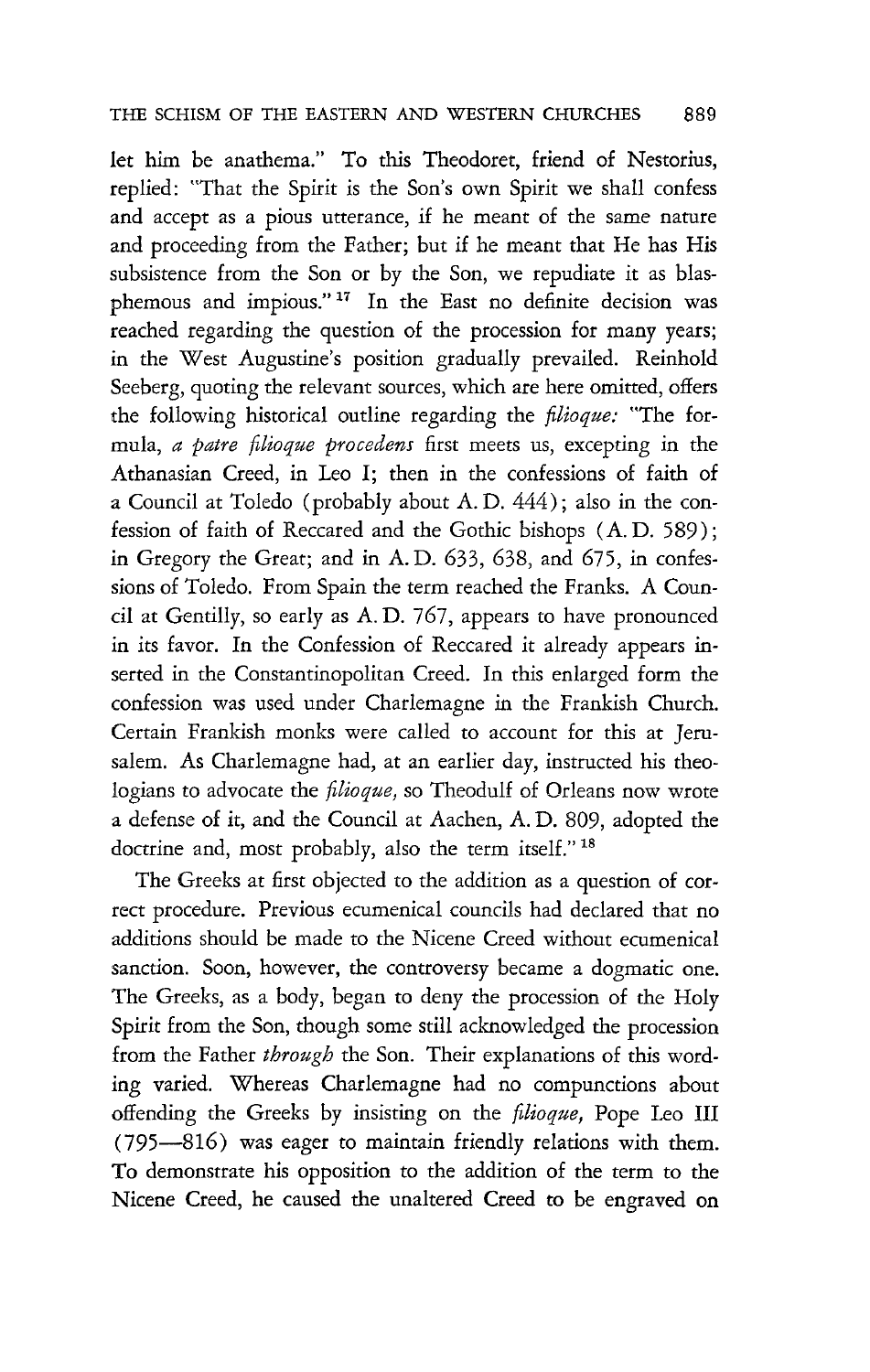### 890 THE SCHISM OF THE EASTERN AND WESTERN CHURCHES

a silver plate (some say on two silver plates) for the Church of St. Peter (Adolph Harnack says St. Paul) in Rome.

The third period took its rise with Photius, whose writing against the *filioque* has already been mentioned. Photius condemned as blasphemous the opinion entertained in the West. Various attempts to reconcile the viewpoints of the East and the West, usually under political pressure, have failed. Such attempts were made at the Council of Constance (1414-18) and again at Ferrara in 1438 and Florence in 1439. By that time too much scar tissue had covered the wounds for a successful and lasting reconciliation.

The final break between the Eastern and the Western churches was inaugurated by a letter which Michael Cerularius, Patriarch of Constantinople, had written to Bishop John of Trania in Italy, enumerating the innovations introduced by the Roman Church and begging him to give this letter a wide hearing in order that the truth might prevail. Upon receiving a copy of this letter, Pope Leo IX sent the Patriarch a sharp reply, severely rebuking him for presuming to censure a church which had never before been censured by anyone. Leo somewhat forgot his history at that point. The Byzantine emperor attempted to heal the breach between the Patriarch and the Pope by sending the latter a most conciliatory reply. He invited the Pope to send his legates to study the situation with a view to restoring friendly relations. The Pope unfortunately chose the fiery Cardinal Humbert, a firm supporter of papal supremacy. Both sides were given a hearing by the emperor; the results were negative. Cardinal Humbert now entered the Hagia Sophia and laid on the altar a bull of excommunication against the Eastern Church, stigmatizing her as the repository of all the heresies of the past, and hastily disappeared.19 The Patriarch responded by likewise drawing up a sentence of excommunication against the Western Church, which the other Patriarchs jointly signed. Thus the cleavage between the two churches was properly documented. That was nine hundred years ago. For historical convenience we write the year 1054.

The question might be asked why, if the *filioque* is a doctrine of such importance, it was not added to the Nicene Creed at its first formulation. One can only speculate. The composition of the Nicene Creed has its problems. One answer to this specific ques-